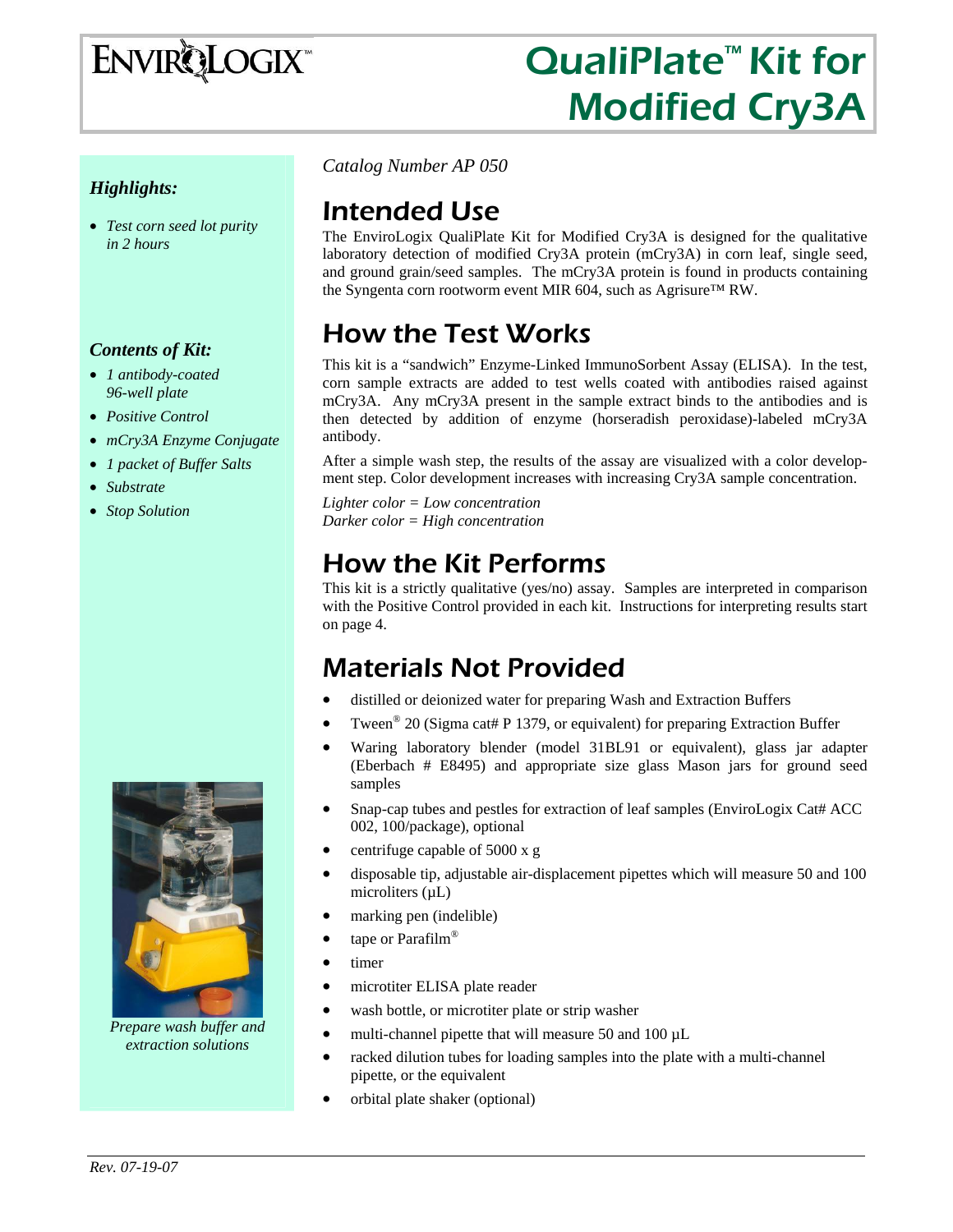#### *USDA Websites*

#### **http://archive.gipsa.usda.gov/ reference-library/handbooks/ grain-insp/grbook1/bk1.pdf**

*USDA Grain Inspection Handbook, Book 1, Grain Sampling. This document provides a comprehensive overview of recommended sampling guidelines for static lots and grain streams. It reviews the various types of equipment and strategies that can be used to obtain a representative grain sample from different types of containers.* 

#### **http://archive.gipsa.usda.gov/ biotech/sample2.htm**

*Guidance document entitled Sampling for the Detection of Biotech Grains, which provides important statistical sampling considerations when testing for the presence of biotech grains. It covers the basis for making probability determinations in accepting lots based upon different assumptions with respect to sample size, number of samples, sample preparation, etc*.

#### **http://archive.gipsa.usda.gov/ biotech/sample1.htm**

*Practical Application of Sampling for the Detection of Biotech Grains. This one-page applica-tion guide provides a table that gives sample sizes for selected lot concentrations and probability of rejecting the specified concentra-tions. It also provides a formula for making the calculation for other combinations.* 

#### **http://archive.gipsa.usda.gov/ biotech/samplingplan1.xls**

*This website provides a simple to use Sample Planner (29k Excel Spreadsheet). The planner allows you to enter different assumptions in terms of sample size, number of samples, acceptable quality level and to determine the probability of accepting lots with given concentration levels. It also plots the probabilities in graph form for easy interpretation. Specific data can be saved for documentation and future analyses.* 

### Preparation of Solutions

#### **Wash Buffer:**

Add the contents of the packet of **Buffer Salts** to 1 liter of distilled or deionized water and stir to dissolve. Store refrigerated when not in use; allow to come to room temperature prior to assay. If more Wash/Extraction buffer is needed, order item # P-3563 from Sigma Chemical Co. (St. Louis, MO), or prepare the equivalent. Use this buffer for the wash step of the assay, and to prepare Extraction Buffer.

#### **Extraction Buffer:**

PBS-0.55% Tween: Add 0.5 mL Tween 20 to 100 mL Wash Buffer. Store refrigerated when not in use; allow to warm to room temperature prior to assay.

### Sample Preparation

**NOTE:** It is recommended that the kit user extract known conventional and known mCry3A-containing samples of the matrix being tested, and run these as negative and positive controls in each assay, in addition to the kit Positive Control. If ground corn reference material is being used, it is extremely important that ground grain samples be of the same grind consistency as the reference material. This will ensure comparable protein extraction efficiency from both the reference and sample materials.

#### Ground Grain/Seed:

This protocol requires that a small sample (20 to 50 grams) be analyzed. It is essential that this sample be well mixed and representative of the larger bulk. The test will detect 0.2% Agrisure RW corn by weight, based upon testing of a reference sample.

**NOTE:** Thorough mixing of the bulk grain sample and determination of an appropriate sampling plan are critical to the results of this testing, and are the responsibility of the user of this test kit. The USDA/GIPSA has prepared several guidance documents to address the issues involved in obtaining representative grain samples from static lots—such as trucks, barges, and railcars—and for taking samples from grain streams.

Sampling plans should be chosen that best meet the needs of both the buyer and seller in terms of acceptable risks. Increasing the number of kernels in the sample and taking multiple samples will increase the likelihood of obtaining representative samples, and maximize the probability of detecting any contamination in the grain lot. For further information on USDA/GIPSA guidelines for obtaining representative samples and assessing detection probabilities for biotech grain, see the websites listed to the left.

It is the responsibility of the user to ensure proper sampling and thorough mixing prior to analysis. Once representative samples have been obtained from the truck or container, they can be reduced in size using a splitter and uniformly ground and mixed. **The finer the grind, the faster and more efficient the extraction.** 

- 1. Weigh at least 20 grams of well mixed ground sample into a jar or cup.
- 2. Add 50 mL of Extraction Buffer to each 20 gram corn sample. For all other grain sample sizes, add Extraction Buffer at the rate of 2.5 mL per gram of corn. Cap and shake vigorously by hand or vortex for 20-30 seconds. Let stand at room temperature for 1 hour to extract. Mix again at the end of the hour.
- 3. Clarify the extracts by centrifuging at 5000 x g for 5 minutes. Insert a pipette tip below any floating lipid layer and above the pellet to remove the clarified sample. Dispensing particles into the test plate can cause false positive results.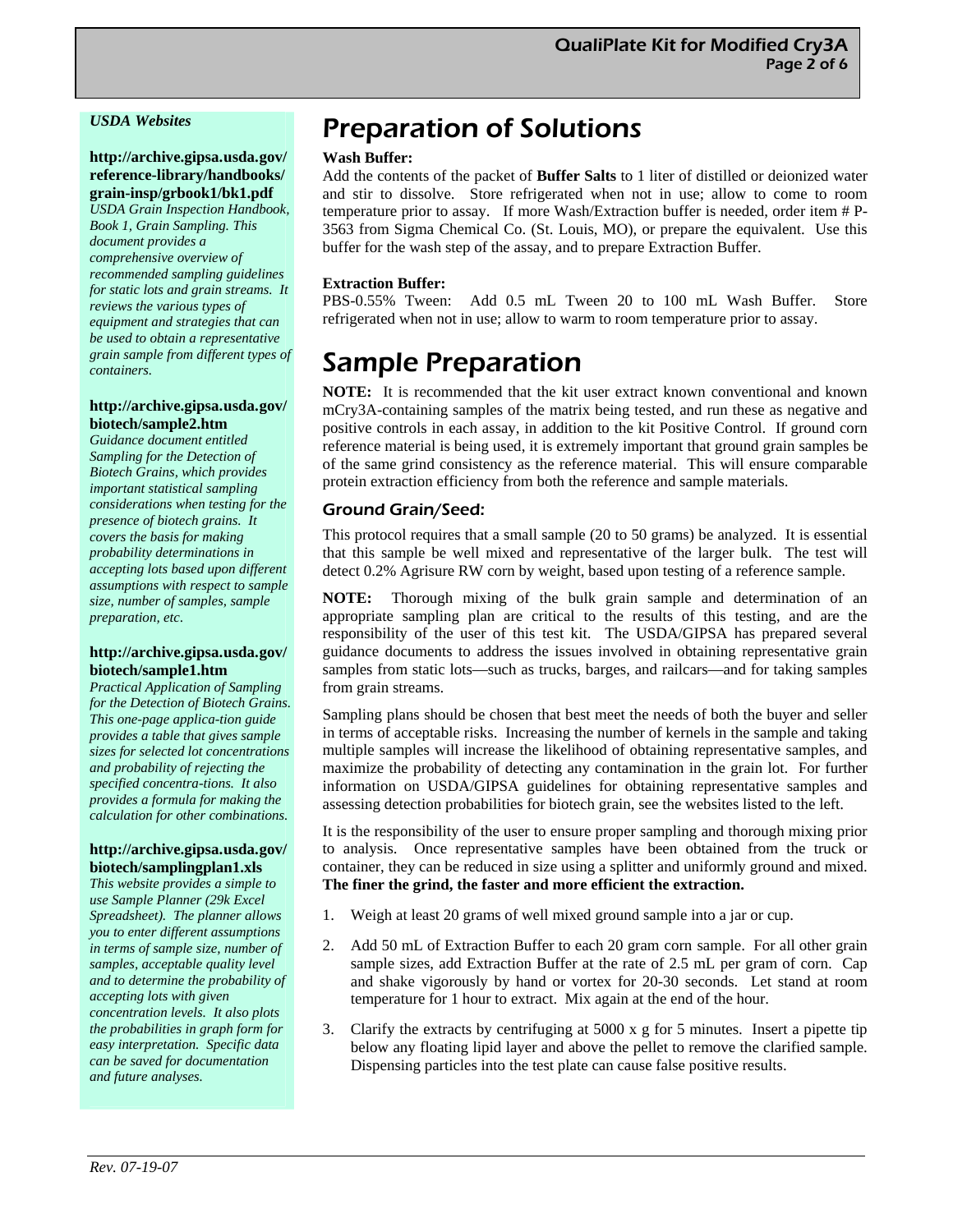*Allow all reagents to reach room temperature before beginning* 



*Add Controls and samples* 



*Mix plate* 



#### Single Corn Seed Samples:

- 1. Crush seeds: Seeds may be crushed by any number of methods, from hammers or pliers in a bag or tube, to 48-well seed crushers, to bead-beater type grinders. Whatever the method used, take extreme care not to cross-contaminate between seed samples.
- 2. Add 1 mL of Extraction Buffer to each crushed seed. Mix for at least 30 seconds. For best results, allow to extract for an hour, mixing again at the end of that time. If seeds are thoroughly crushed, this extraction time can be reduced. Allow extracts to settle completely. Dispensing particles into the test plate can cause false positive results.

#### Single Corn Leaf Punch Samples:

- 1. Take a single leaf punch of approximately 5 to 10 millimeters diameter, using a paper punch or micro-tube cap. Mash the leaf tissue with a pestle matched to the micro-tube, or disrupt via another method. The extraction efficiency of whatever method used will vary proportionately with the amount of tissue disruption performed.
- 2. Add 0.25 to 0.5 mL of Extraction Buffer per leaf punch. Mix for at least 30 seconds, and allow particles to settle. Take extreme care not to cross-contaminate between leaf samples. Dispensing particles into the test plate can cause false positive results.

### How to Run the Assay

- Read all of these instructions before running the kit.
- Allow all reagents to reach room temperature before beginning (at least 30 minutes with un-boxed plates and reagents at room temperature - do not remove plate from bag with desiccant until it has warmed up).
- Organize all Control and sample extracts, and pipettes so that Step 1 can be performed in 15 minutes or less.
- Use the well identification markings on the plate frame to guide you when adding the samples and reagents. For this qualitative assay, duplicate wells of the Extraction Buffer blank (BL), user-supplied known-negative control (NC) and kitsupplied Positive Control (PC), along with 90 sample extracts (S) in single wells may be run on one plate. (See the Qualitative Assay Example Plate Layout - Figure 1).

#### **Procedure**

1. Add **50 µL** of **Extraction Buffer Blank (BL)**, **50 µL** of **Positive Control (PC), 50 µL** of user-supplied **Negative Control** extract **(NC),** and **50 µL** of each **sample and user-supplied control extract (S)** to their respective wells, as shown in the Example Plate Layout (Figure 1).

**NOTE:** In order to minimize setup time it is strongly recommended that a multichannel pipette be used in steps 1, 5, 8 and 10.

- 2. Thoroughly mix the contents of the wells by moving the plate in a rapid circular motion on the benchtop for a full 20-30 seconds. Be careful not to spill the contents!
- 3. Seal the wells with tape or Parafilm to prevent evaporation and incubate at ambient temperature for **30 minutes**. If an orbital plate shaker is available, shake plate at 200 rpm.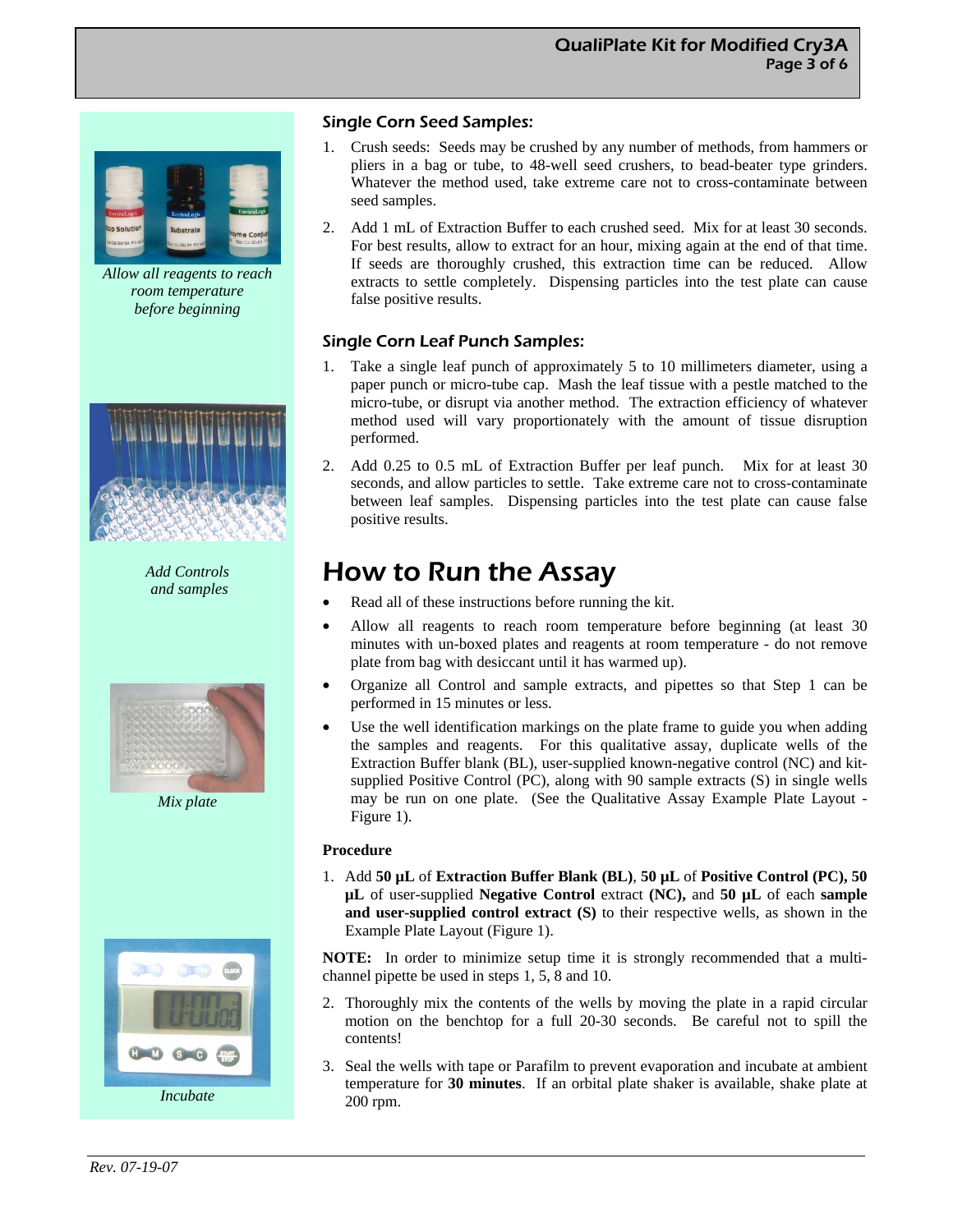#### QualiPlate Kit for Modified Cry3A Page 4 of 6



*Bottle Wash method* 



*Strip Plate Wash option* 



*Read plates in a Plate Reader within 30 minutes of the addition of Stop Solution* 

- 4. After incubation, carefully remove the covering and vigorously shake the contents of the wells into a sink or other suitable container. Flood the wells completely with Wash Buffer, then shake to empty. Repeat wash step three times. Alternatively, perform these four washes (300µL/well) with a microtiter plate or strip washer. Slap the inverted plate on a paper towel to remove as much liquid as possible.
- 5. Add **50 µL** of **mCry3A Enzyme Conjugate** to each well. Thoroughly mix the contents of the wells by moving the plate in a rapid circular motion on the benchtop for a full 20-30 seconds.
- 6. Seal the wells with tape or Parafilm to prevent evaporation and incubate at ambient temperature for **1 hour**. If an orbital plate shaker is available, shake plate at 200 rpm.
- 7. After incubation, carefully remove the covering and vigorously shake the contents of the wells into a sink or other suitable container. Flood the wells completely with Wash Buffer, then shake to empty. Repeat this wash step three times. Alternatively, perform these four washes  $(300 \mu L/well)$  with a microtiter plate or strip washer. Slap the inverted plate on a paper towel to remove as much liquid as possible.
- 8. Add **100 µL** of **Substrate** to each well.
- 9. Thoroughly mix the contents of the wells, as in step 2. Seal the wells with  $n$ ew tape or Parafilm and **incubate** for **30 minutes at ambient temperature**. Use orbital shaker if available.

#### **CAUTION: Stop Solution is 1.0N hydrochloric acid. Handle carefully.**

10. Add **100 µL** of **Stop Solution** to each well and mix thoroughly. This will turn the well contents yellow.

### How to Interpret the Results

#### Spectrophotometric Measurement

- 1. Set the wavelength of the microtiter plate reader to 450 nanometers (nm). (If it has dual wavelength capability, use 600, 630 or 650 nm as the reference wavelength.)
- 2. Set the plate reader to blank on the Extraction Buffer Blank wells (this should automatically subtract the mean optical density (OD) of the Blank wells from each control and sample OD). If the reader cannot do this, it must be done manually.

#### *General test criteria:*

The mean OD of the BLANK wells should not exceed 0.15. The mean blank-subtracted OD of the Positive Control wells should be at least 0.2. The coefficient of variance (%CV) between the duplicate Positive Control wells should not exceed 15%: % $CV = std. deviation of OD's x 100$ 

mean Pos.Ctl. OD

If the results of an assay fail to meet these criteria, consult EnviroLogix' Technical Service for suggestions on improving the test when you repeat the assay.

#### Calculate the Positive Control Ratio

Divide the OD of each sample extract by the mean OD of the Positive Control wells. This number is the "Positive Control Ratio".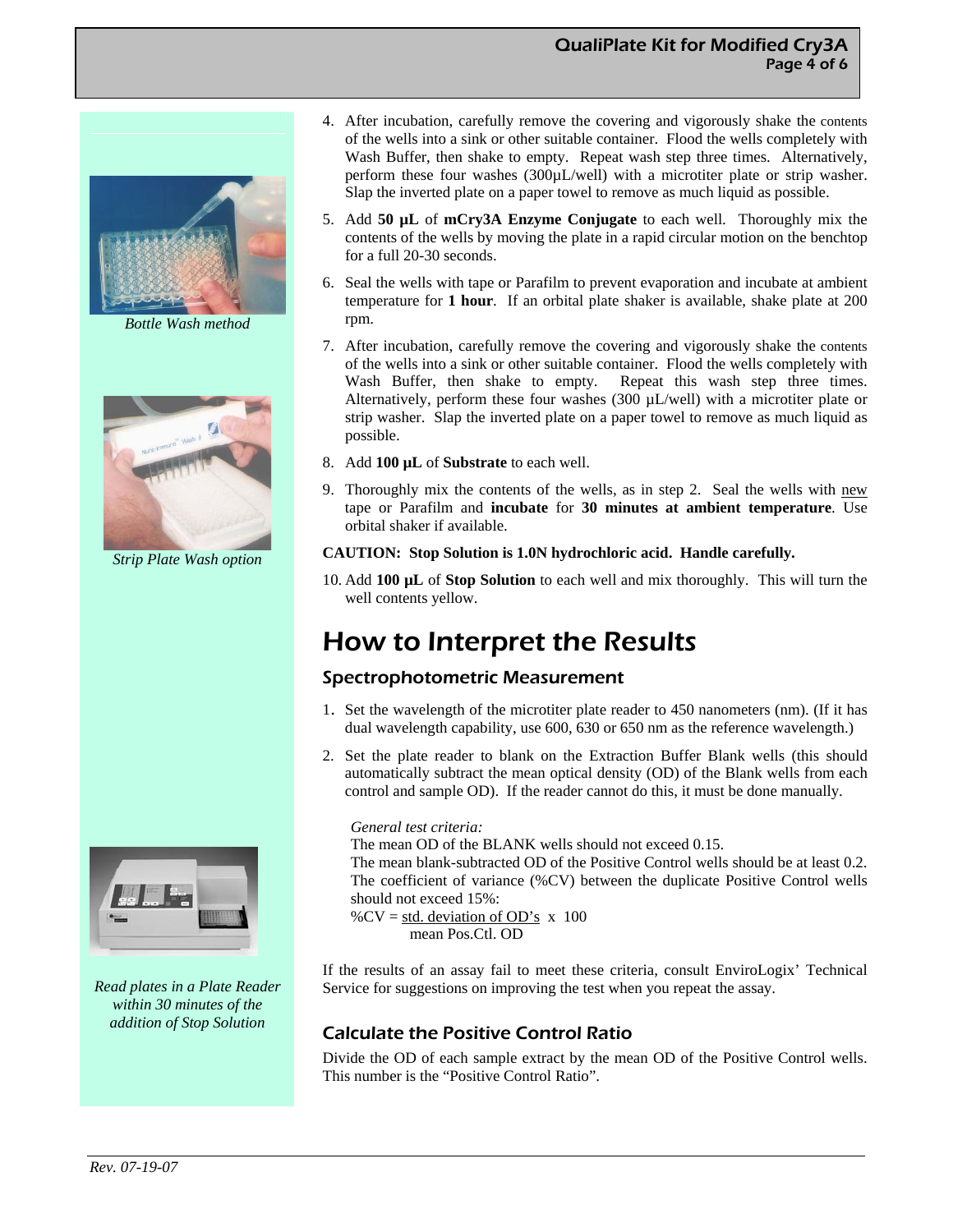#### *Precautions and Notes*

- *Store all QualiPlate Kit components at 4°C to 8°C (39°F to 46°F) when not in*   $\overline{u}$ *se*.
- *Do not expose kit components to temperatures greater than 37°C (99°F) or less than 2°C (36°F).*
- *Allow all reagents to reach ambient temperature (18°C to 27°C or 64°F to 81°F) before use.*
- *Do not use kit components after the expiration date.*
- *Do not use reagents or plates from one kit with reagents or plates from a different kit.*
- *Do not expose Substrate to sunlight during pipetting or while incubating in the test wells.*
- *The assay has been optimized for use with the protocol provided in the kit. Deviation from this protocol may invalidate the results of the test.*
- *Use of ground corn standard(s) with this test kit will provide accurate results only if the test samples are ground to the same consistency as that standard.*
- *As with all tests, it is recommended that results be confirmed by an alternate method when necessary.*
- *Observe any applicable regulations when disposing of samples and kit reagents.*
- *Use caution to prevent sample-to-sample crosscontamination with samples, fluids, or disposables.*

#### Interpret the Qualitative Results

#### **Ground Grain/Seed samples:**

A reference sample of ground MIR604 corn was fortified into 10 conventional corn seed samples at a concentration of 0.2% by weight. The samples were thoroughly ground and mixed, and extracted as described in this Product Insert. The average Positive Control Ratio was 1.14, with a standard deviation of 0.27, and a range from 0.61 to 1.74. To ensure that all 0.2% MIR604 samples are called positive, we recommend interpreting all samples with a Positive Control Ratio of 0.6 or greater (the mean minus 2 standard deviations) as likely (97.7% confidence level) to contain 0.2% or more MIR604 corn by weight.

#### **Single Corn Leaf and Seed samples:**

If the Positive Control Ratio calculated for a sample is less than 0.5, the sample is not MIR604 corn.

If the Positive Control Ratio of a sample is greater than or equal to 0.5, the sample is MIR604 corn.

Leaf and seed samples are by their nature either 100% positive or 100% negative. Any low level positive results from single seed or leaf samples must be due to either some form of sample cross-contamination (stray particles or dust from MIR604 corn, leaf residue on leaf punch, etc.) or can be caused by transfer of particulate matter from leaf or seed extracts into the assay wells. If there is any question of the latter occurring, reextraction and re-testing is recommended.

#### **Figure 1. Example of a typical Qualitative assay setup.**

|  |   |                |                                               | 3 | 4 | 5 | 6 | 8 | 9 | 10 | -11                                                                                                                                                                             | 12 |
|--|---|----------------|-----------------------------------------------|---|---|---|---|---|---|----|---------------------------------------------------------------------------------------------------------------------------------------------------------------------------------|----|
|  | A | BL             | S6                                            |   |   |   |   |   |   |    | $ S14 S22 S30 S38 S46 S54 S62 S70 S78 S86$                                                                                                                                      |    |
|  | B | NC l           | S7                                            |   |   |   |   |   |   |    | $ S15 S23 S31 S39 S47 S55 S63 S71 S79 S87$                                                                                                                                      |    |
|  | C | PC.            | S8                                            |   |   |   |   |   |   |    | $ S16 S24 S32 S40 S48 S56 S64 S72 S80 S88$                                                                                                                                      |    |
|  | D | S <sub>1</sub> | <b>S9</b>                                     |   |   |   |   |   |   |    | $ S17 S25 S33 S41 S49 S57 S65 S73 S81 S89$                                                                                                                                      |    |
|  | E | S2             |                                               |   |   |   |   |   |   |    | S <sub>10</sub> S <sub>18</sub> S <sub>26</sub> S <sub>34</sub> S <sub>42</sub> S <sub>50</sub> S <sub>58</sub> S <sub>66</sub> S <sub>74</sub> S <sub>82</sub> S <sub>90</sub> |    |
|  | F | S3             |                                               |   |   |   |   |   |   |    | S11   S19   S27   S35   S43   S51   S59   S67   S75   S83   BL                                                                                                                  |    |
|  | G | S4             |                                               |   |   |   |   |   |   |    | S12   S20   S28   S36   S44   S52   S60   S68   S76   S84   NC                                                                                                                  |    |
|  | H | S <sub>5</sub> | $ S13 S21 S29 S37 S45 S53 S61 S69 S77 S85 PC$ |   |   |   |   |   |   |    |                                                                                                                                                                                 |    |